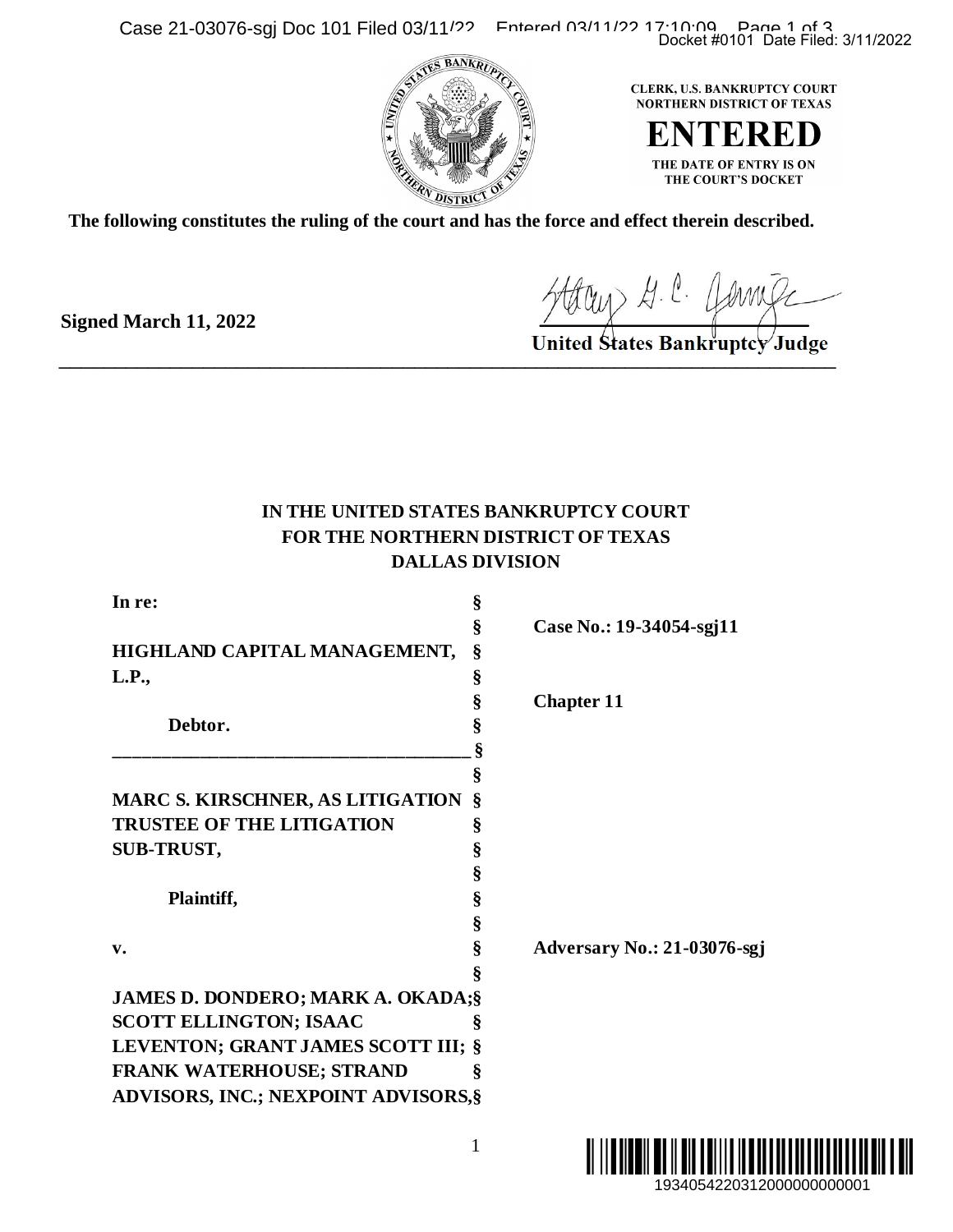**L.P.; HIGHLAND CAPITAL § MANAGEMENT FUND ADVISORS, L.P. § DUGABOY INVESTMENT TRUST § AND NANCY DONDERO, AS TRUSTEE § OF DUGABOY INVESTMENT TRUST; § GET GOOD TRUST AND GRANT JAMES § SCOTT III, AS TRUSTEE OF GET GOOD § TRUST; HUNTER MOUNTAIN § INVESTMENT TRUST; MARK & § PAMELA OKADA FAMILY TRUST – § EXEMPT TRUST #1 AND LAWRENCE § TONOMURA AS TRUSTEE OF MARK & § PAMELA OKADA FAMILY TRUST – § EXEMPT TRUST #1; MARK & PAMELA § OKADA FAMILY TRUST – EXEMPT § TRUST #2 AND LAWRENCE § TONOMURA IN HIS CAPACITY AS § TRUSTEE OF MARK & PAMELA § OKADA FAMILY TRUST – EXEMPT § TRUST #2; CLO HOLDCO, LTD.; § CHARITABLE DAF HOLDCO, LTD.; § CHARITABLE DAF FUND, LP.; § HIGHLAND DALLAS FOUNDATION; § RAND PE FUND I, LP, SERIES 1; § MASSAND CAPITAL, LLC; MASSAND § CAPITAL, INC.; SAS ASSET RECOVERY,§ LTD.; AND CPCM, LLC, § § Defendants. § \_\_\_\_\_\_\_\_\_\_\_\_\_\_\_\_\_\_\_\_\_\_\_\_\_\_\_\_\_\_\_\_\_\_\_\_\_\_ §**

## **ORDER RESETTING STATUS CONFERENCES**

Due to a scheduling conflict, the court must reset the status conferences on the following

six motions to withdraw the reference that were previously set for March 17, 2022, at 9:30 a.m.:

Motion for Withdrawal of Reference filed by Defendants CPCM, LLC, Scott Ellington, Isaac Leventon, and Frank Waterhouse (DE # 27),

Motion to Withdraw the Reference filed by the Okada Parties (DE # 36),